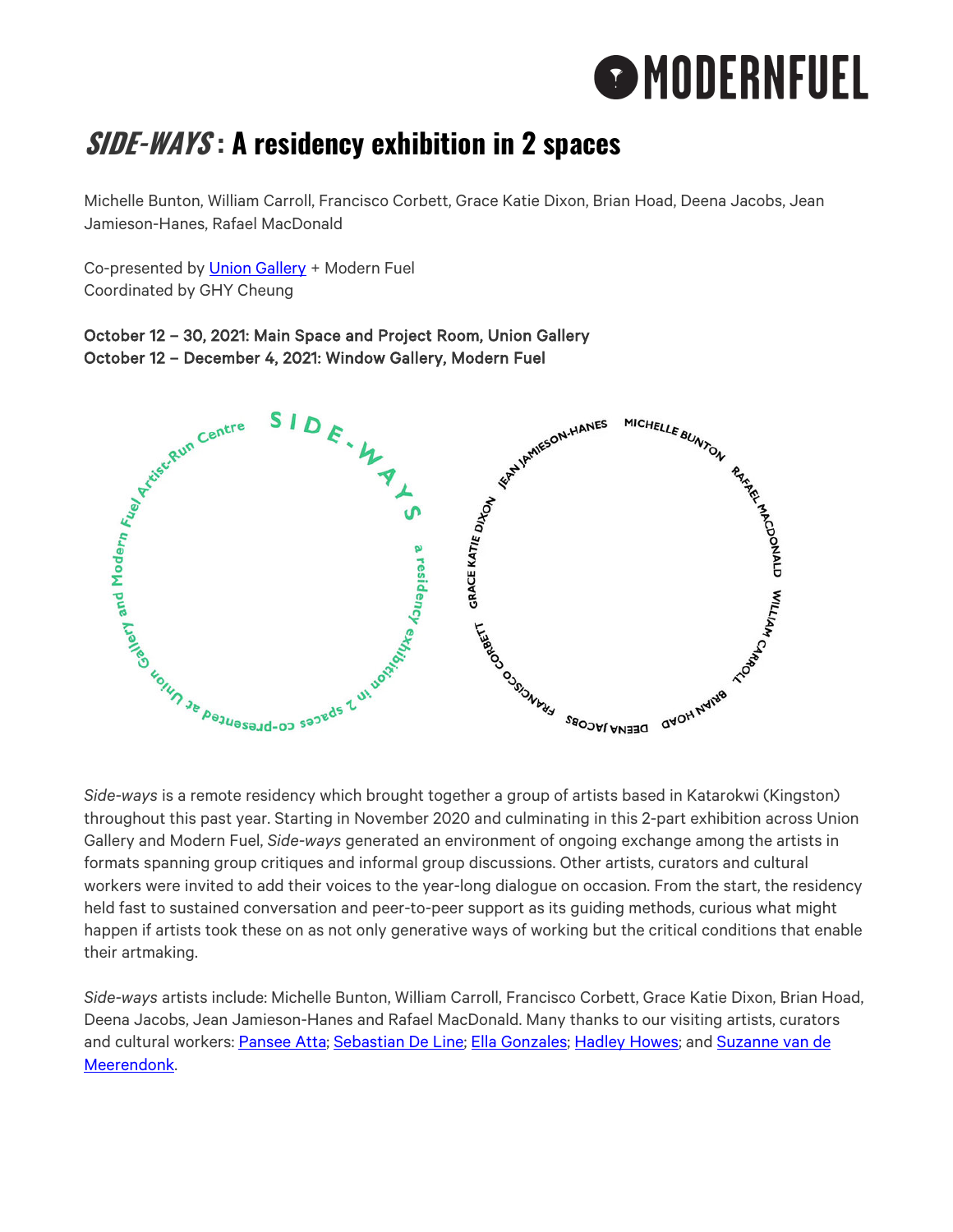

*Side-ways* is co-presented by Union Gallery + Modern Fuel Artist-Run Centre, designed and coordinated by GHY Cheung and naphtali; the two-part exhibition is coordinated by GHY Cheung, with exhibition support provided by Alexander Rondeau, Curatorial Assistant at Union Gallery, and Emily Veysey, Program Coordinator at Modern Fuel.

#### MICHELLE BUNTON

Michelle Bunton is a multi-media and installation artist/ fledgling curator/derby jammer currently residing in Katarokwi/Kingston. They work at Agnes Etherington Art Centre as Curatorial Assistant–Artist Residencies, are one of four co-founders of the micropress Small Potatoes, are one-half of the artist duo Tear Jerkers and occasionally assist with the Ayatana Artists' Research Program. Bunton's recent work prioritizes decolonial ethics, femi-queer science, collaborative praxis, multi-species orientation and the para-curatorial.

Embracing the possibility of failure and the potential of remaining in-progress, *MUSHROOMJAM* is comprised of a series of fragmentary and unfinished ideas, sketches, photographs and thought experiments. Somewhere between parafiction and speculative fabulation, Bunton shares a series of imaginings and propositions for maintaining collective intimacy while (forced to be) apart. Thinking alongside the morethan-human intelligence of slime mold and various other fungi, and taking up the methodological framework of roller derby jamming, *MUSHROOMJAM* is an intimate collection of proposals-in-progress that hope to queer expectations of/desires for productivity, collectivity and visibility in exhibition-making.

#### WILLIAM CARROLL

William Carroll is a self-taught artist currently based out of Kingston, Ontario. They have spent the last number of years refining their fine art photography practice, while also working towards producing affordable, accessible and usable fine art, under the banner of their own business, Green Moth Photography. As a non-binary person living on the autism spectrum, they see their disability/diagnosis as the unique gift that it is and endeavour to advocate for the value of diversity in all its forms. They strive to present their unique visual perspective to the world.

William Carroll collaborated with Emily Adams on their two works exhibited at Modern Fuel.

Emily Adams is a queer, neurodivergent multimedia artist with a concentration in embroidery. Adams's work focuses largely on the intersection of mental illness, feminism and sexual identity. Her use of textiles is an intentional subversion of the long-held view of "craft," art forms largely occupied by women, as lesser than or unequal to fine art.

#### FRANCISCO CORBETT

My name is Francisco Corbett. I was adopted from Guatemala when I was 5 months old and have grown up in Kingston, ON. I am now a full-time, 23-year-old practicing artist working in mediums such as abstract acrylic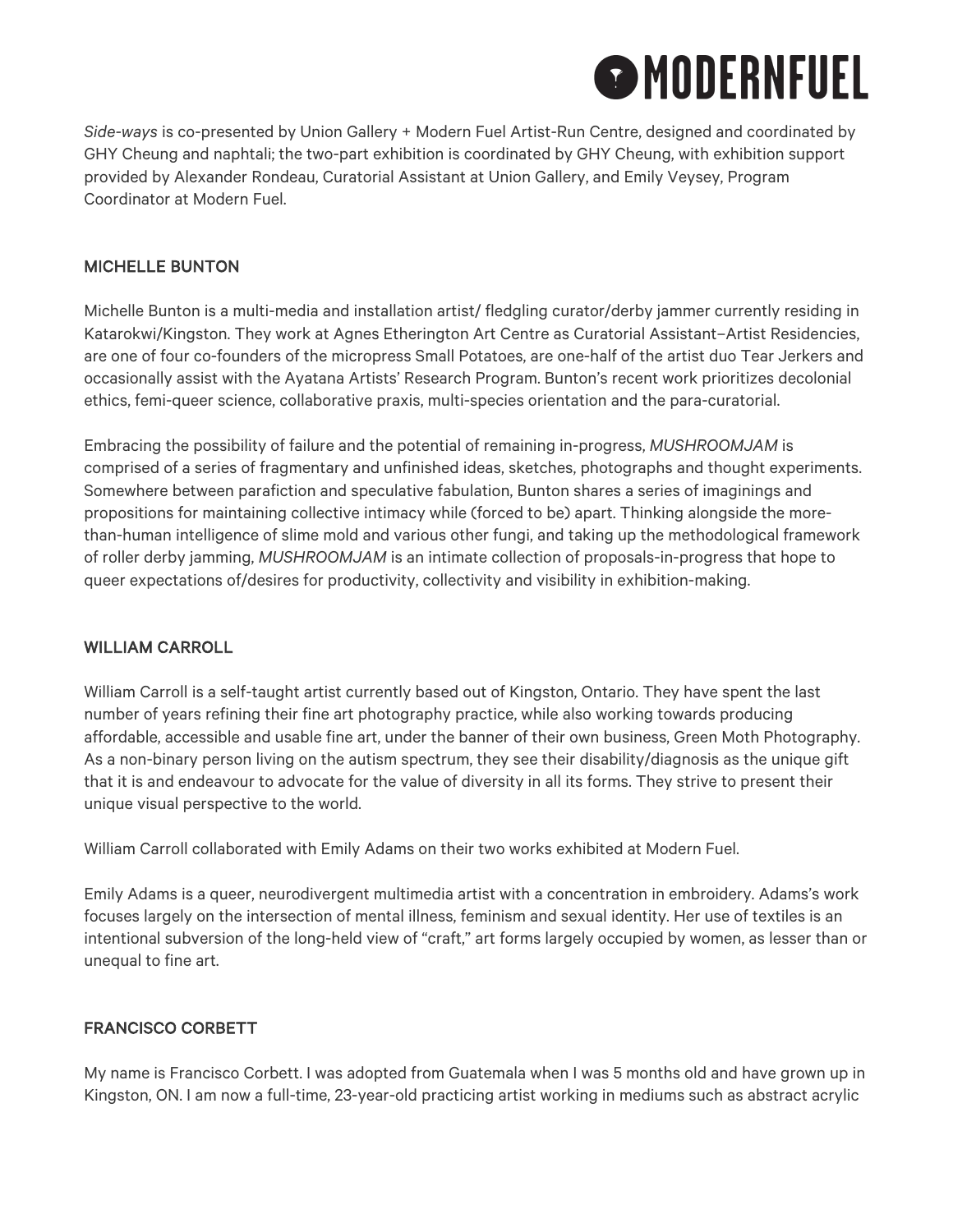# **O** MODERNFUEL

painting and performance art. I began creating art seriously to convey my message of being free. My paintings now show that freedom coupled with an immense amount of physical energy.

My career is about pushing boundaries and showing other artists they can strive to do this as well. By creating grassroots art galleries, concept art shows, billboard art installations, inviting other young artists to my studio, and making performance pieces for myself and with my close collaborators, I prove that pushing boundaries, freedom, allows every artist to be more impactful and grander in their work. Currently I am working on a sustainable youth arts platform for myself so in the future I can support other young artists trying to practice art professionally. Everyone should do art. Everyone should strive to be free.

# GRACE KATIE DIXON

Grace Katie Dixon is an interdisciplinary artist from Kingston, Ontario. She enjoys blending mixed media and graphic design with emotive and thoughtful themes including embodiment, spirituality and individuality. She occasionally dives into an unresolved, humorous and/or deconstructed critique of popular culture. Her practice mimics her relationship and fascination with both the quietness in nature and the stimulating hum of metropolitan living. Her works have been included in album artwork, poetry collections and public displays in the Kingston area.

Uncover,

honestly

tell stories sensitively.

Themes in my work speak to an interest in individuality, spirituality and vulnerability; letting go, breathing in. To listen,

observe,

laugh,

g r o w .

Creating requires a pure sort of bravery.

Heavy breathing becoming soft.

## BRIAN HOAD

Brian Hoad (b.1992 Port Hope, ON) received initial studio training working as an assistant for Canadian artist David Blackwood, later completing a BFA (Honours), Visual Art, minor Art History at Queen's University and MFA, Visual Art at University of Regina. Maintaining a studio in Kingston, ON, Hoad is a term adjunct at Queen's and Nipissing University. His artwork responds to personal experience coming-of-age in Ontario, demonstrating a connection with nature and an interest in how people have responded to wilderness spaces throughout history.

Like many before him, Hoad enjoys the activity and reflection associated with making art in nature. He has always felt moved by landscape rendering, both as a viewer and artist, observing its visceral potential for mark-making. After experimenting with cyanotype as an instructor, he became interested in its ability to function in an outdoor setting alongside other mediums more commonly associated with working en plein-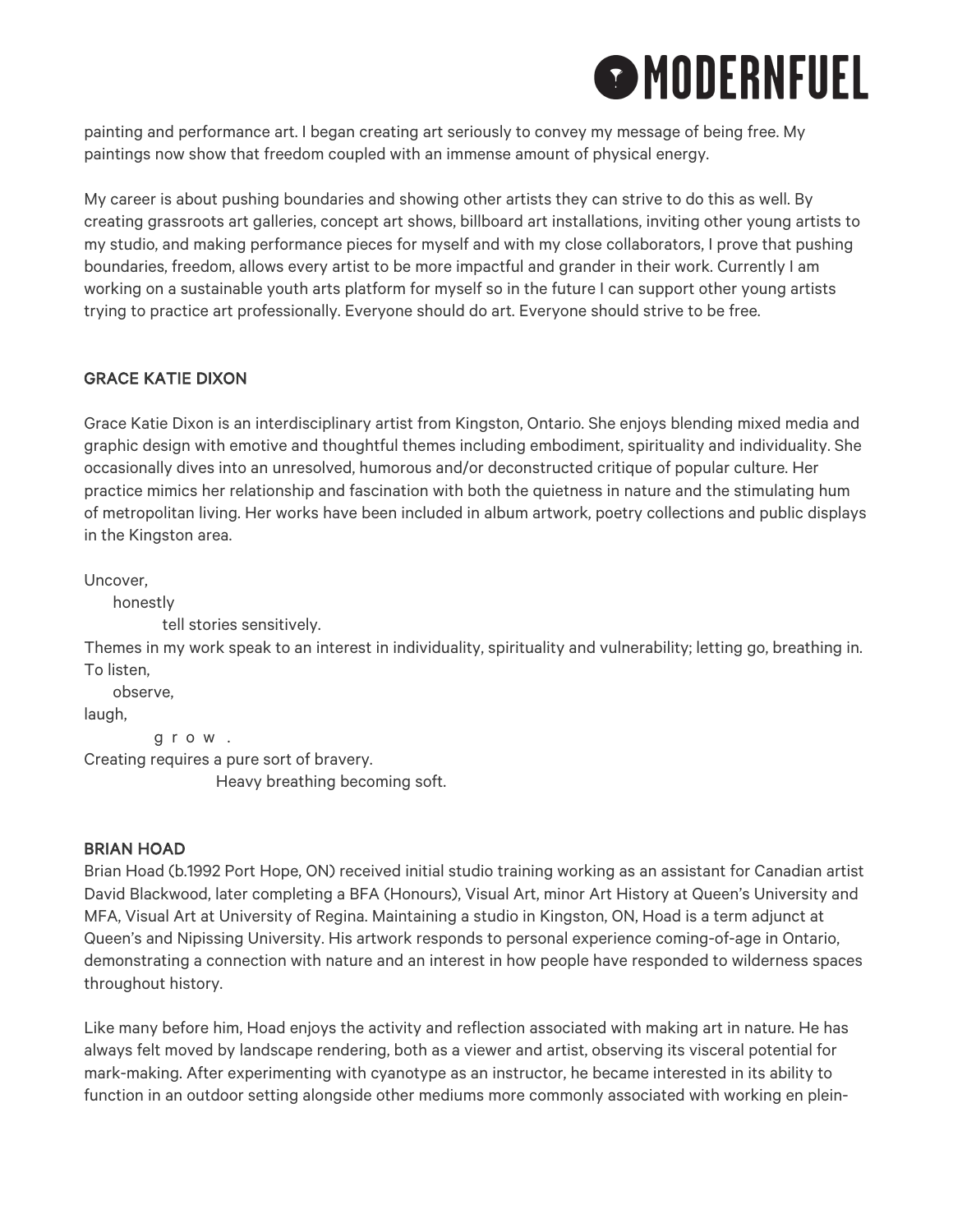# **O**MODERNFUEL

air. Cyanotype is one of the earliest photographic processes, akin to blueprints. Unlike drawing and painting, this light-sensitive process requires one to account for the environment's direct influence on one's piece when working outdoors.

### DEENA JACOBS

Deena Jacobs (NB) combines painting, drawing, and collected ephemera to create cognitive landscapes. Pieces are fluid and connected. The presentation shifts with the light. The style is playful and melancholic, with specifics skewed by layering techniques. The pieces are detailed multimedia work that intentionally blurs time and boundaries. Into music, nature, and the specific stains we leave behind. Exploring themes of identity and community. The focus of research this year has been "salt." In 2008, Deena graduated from York University with a Fine Arts BA. They have exhibited work in Canada and abroad, and contributed to publications and collaborative projects, including film.

### JEAN JAMIESON-HANES

body trauma harm encountering body rage fury expulsion grief decay permanence body healing remembering mourning impermanence release body self memorial rebirth